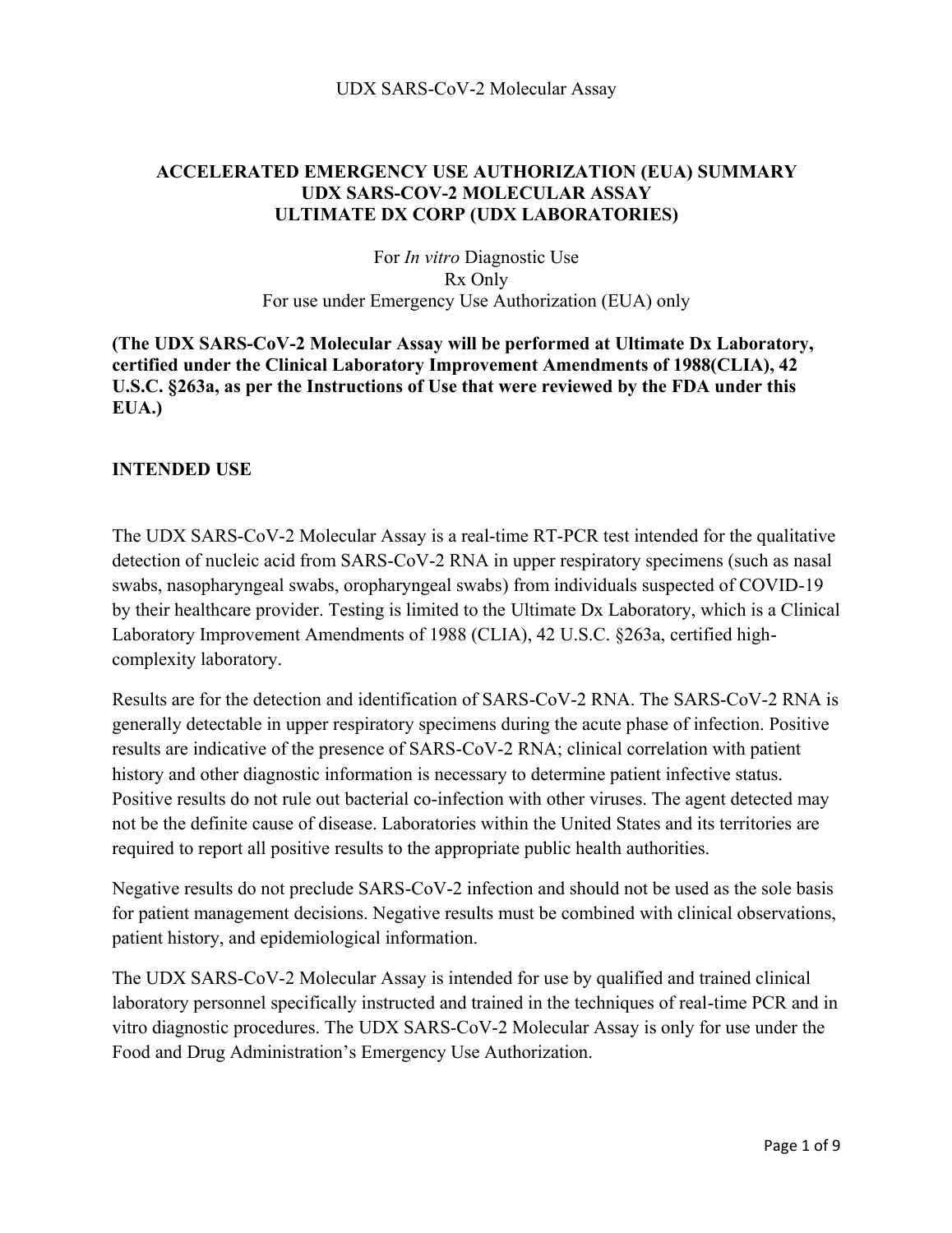## **DEVICE DESCRIPTION AND TEST PRINCIPLE**

The UDX SARS-CoV-2 Molecular Assay is a real-time reverse transcription polymerase chain reaction (rRT-PCR) test. The SARS-CoV-2 primer and probe set is designed to detect SARS-CoV-2 RNA in upper respiratory samples of patients suspected of COVID-19 by their healthcare provider.

The test is performed using the KingFisher Flex Purification System for RNA extraction and the Applied Biosystems QuantStudio 12K platform System for reverse transcription, PCR amplification and detection.

The UDX SARS-CoV-2 Molecular Assay includes: a Reaction Mix comprised of the PCR primers and probes for the detection of ORF1ab SARS-CoV-2 RNA and the  $\beta$ -actin endogenous control, an Enzyme Mix containing Uracil DNA Glycosylase, reverse transcriptase and *Taq* DNA polymerase, a Positive Control comprised of MS2-phage-based pseudo-virus containing the SARS-CoV-2 target region and a Negative Control comprised of DNase/RNase-free water.

### **Table 1: Description of Gene Target Fluorescent Dyes**

| <b>Contents</b>        | <b>Assay</b>           | <b>Dve</b> |  |
|------------------------|------------------------|------------|--|
| $UDX 2019-nCoV$ Assays | SARS-CoV-2 ORF1ab      | 6-FAM      |  |
| Multiplex              | conserved region       |            |  |
|                        | IPC (human beta actin) | VIC/HEX    |  |

#### **INSTRUMENTS USED WITH TEST**

The UDX SARS-CoV-2 Molecular Assay is to be used with the following PCR instruments:

· Applied Biosystems QuantStudio 12K platform (QuantStudio 12K Flex Software v1.4)

The test is intended to be used with the automated extraction procedure KingFisher Flex Purification System (ThermoFisher Scientific, Cat#501527924).

#### **REAGENTS AND MATERIALS**

The UDX SARS-CoV-2 Molecular Assay has been validated using only the components referenced in this submission.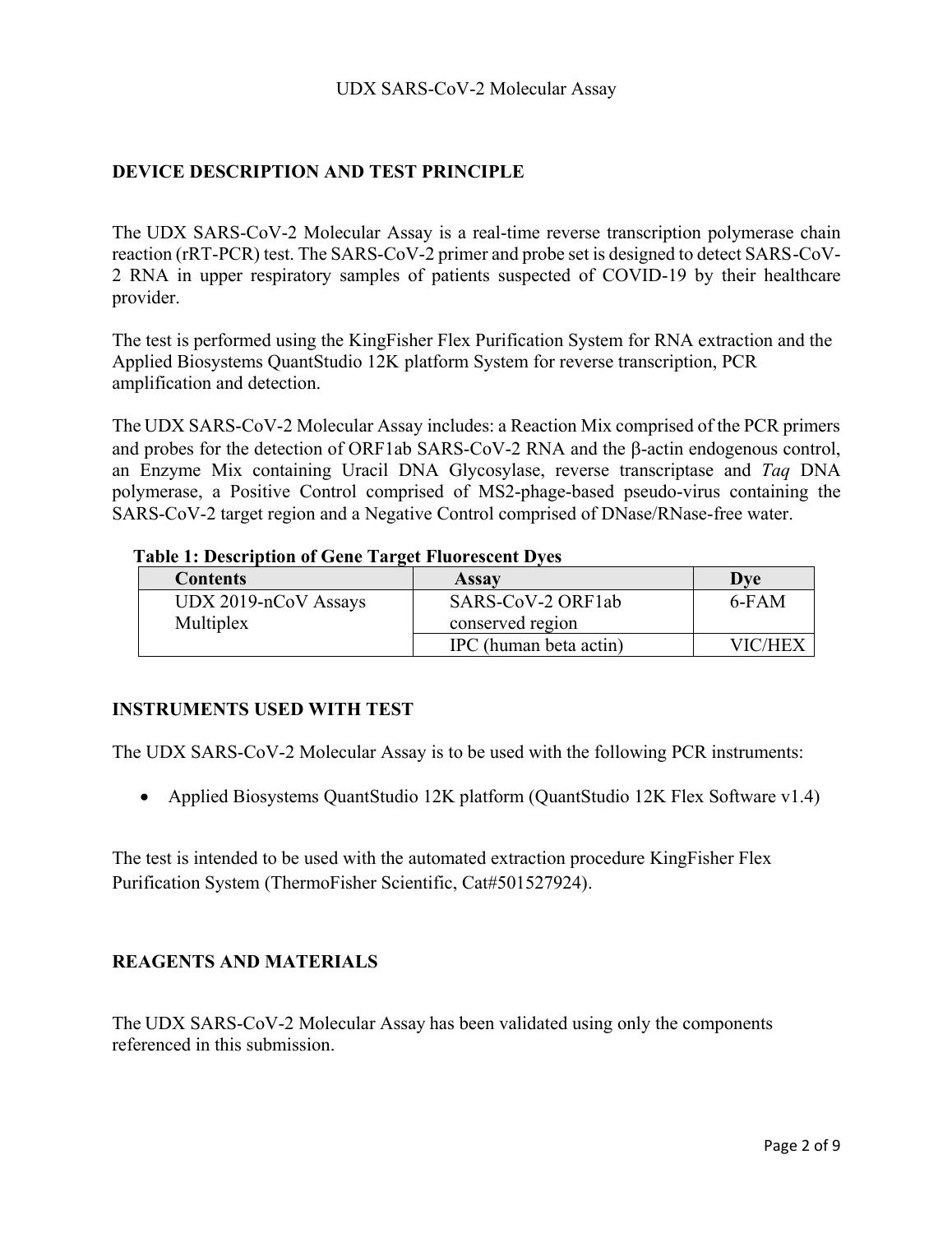| <b>Reagent</b>                         | Manufacturer                                | $\text{Catalog}$ # |  |
|----------------------------------------|---------------------------------------------|--------------------|--|
| UltimateDx SARS-CoV-2 Assay            | BGI (BGI Biotechnology, Wuhan<br>$Co$ . Ltd | HW5105             |  |
| KingFisher Flex Purification<br>System | ThermoFisher Scientific                     | 501527924          |  |

## **Table 2: UDX SARS-CoV-2 Molecular Assay Reagents**

## **CONTROLS TO BE USED WITH THE UDX SARS-COV-2**

Controls that provided with the test kit are as follows:

- A Negative Control ("No Template" control) comprised of DNase/RNase-free water and will be used to check the integrity of the entire procedure and will be used in each run. This control has no template DNA and therefore should not yield any amplification signal.
- A Positive Control: Comprised of a mixture of non-infectious MS2-phage-based pseudovirus containing the SARS-CoV-2 RNA target sequence ( $10^4$  copies/mL) and human  $\beta$ actin RNA transcripts ( $10^5$  copies/mL). The SARS-CoV-2 target sequence is packed in MS2-phage envelope protein as a surrogate for native virus. Positive control for this assay and will be included in each run to monitor entire procedure including extraction and amplification.
- Internal Positive Control (IPC): Human beta actin is used as an exogenous internal positive control. This control will undergo real-time RT-PCR independent of Cov2 targets and is used to verifying sample adequacy as its amplification will depend on the human cells collected with the specimen

One Positive and one Negative Control must be extracted and tested with each batch of patient samples that are analyzed. The expected results must be obtained with both controls to enable reporting of patient results.

## **H. INTERPRETATION OF RESULTS**

All test controls should be examined prior to interpretation of patient results. If the controls are not valid, the patient results cannot be interpreted (Refer to Table 6 for a summary of control results).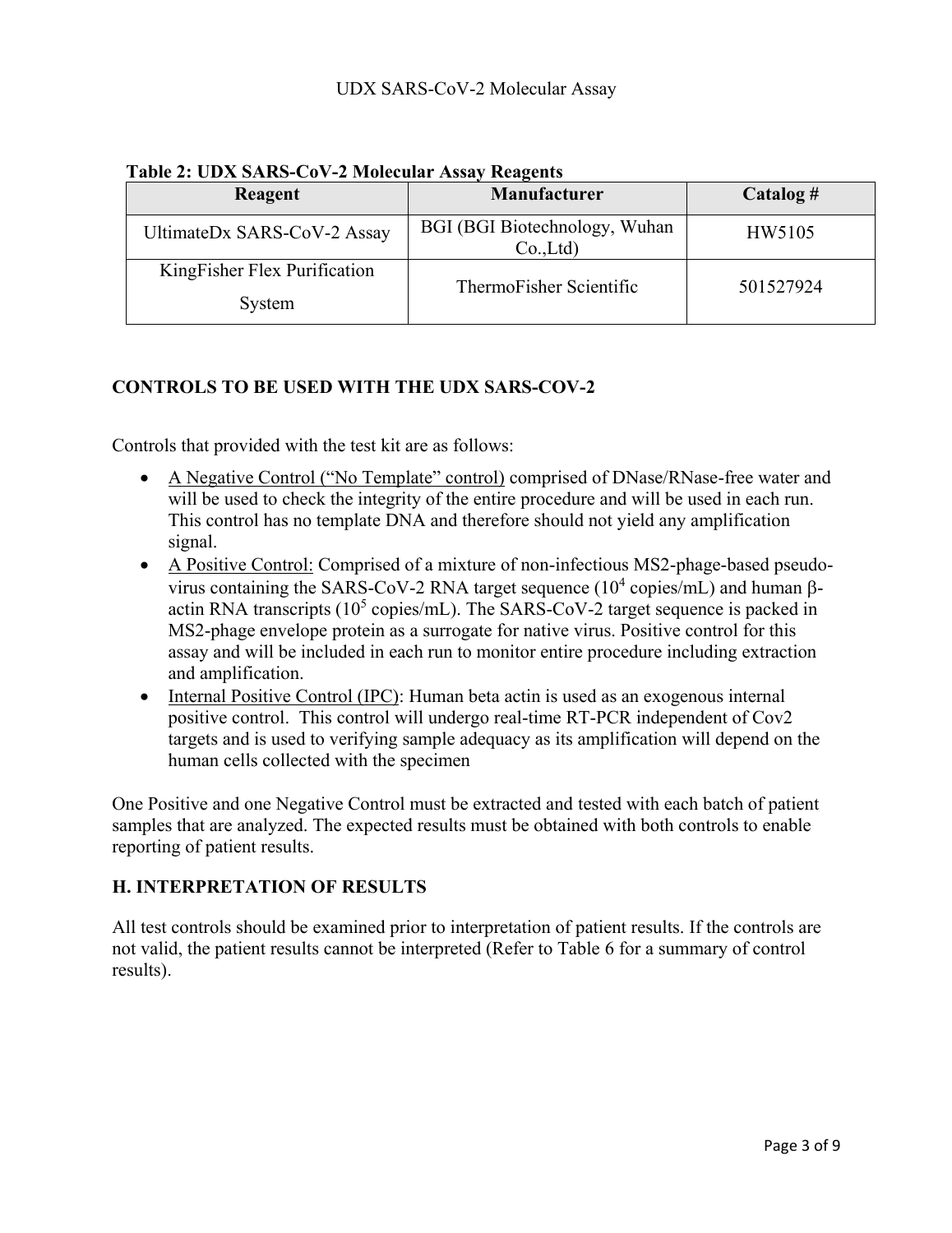| Quality<br>control<br>metrics | <b>VIC</b><br>$(\beta$ -actin)               | <b>FAM</b><br>$(SARS-CoV-2)$                 | Interpretation                                              |  |
|-------------------------------|----------------------------------------------|----------------------------------------------|-------------------------------------------------------------|--|
| Negative<br>Control           | No amplification                             | No amplification                             | Pass; proceed to                                            |  |
| Positive<br>Control           | Sigmoidal<br>amplification curve;<br>Ct < 35 | Sigmoidal<br>amplification curve;<br>Ct < 37 | sample analysis                                             |  |
| Negative<br>Control           | Sigmoidal<br>amplification curve;<br>Ct < 35 | Sigmoidal<br>amplification curve;<br>Ct < 37 | Fail; repeat run before<br>proceeding to sample<br>analysis |  |
| Positive<br>Control           | No amplification or<br>Ct > 35               | No amplification or<br>Ct > 37               | Fail; repeat run before<br>proceeding to sample<br>analysis |  |

**Table 3: Interpretation of results for quality controls**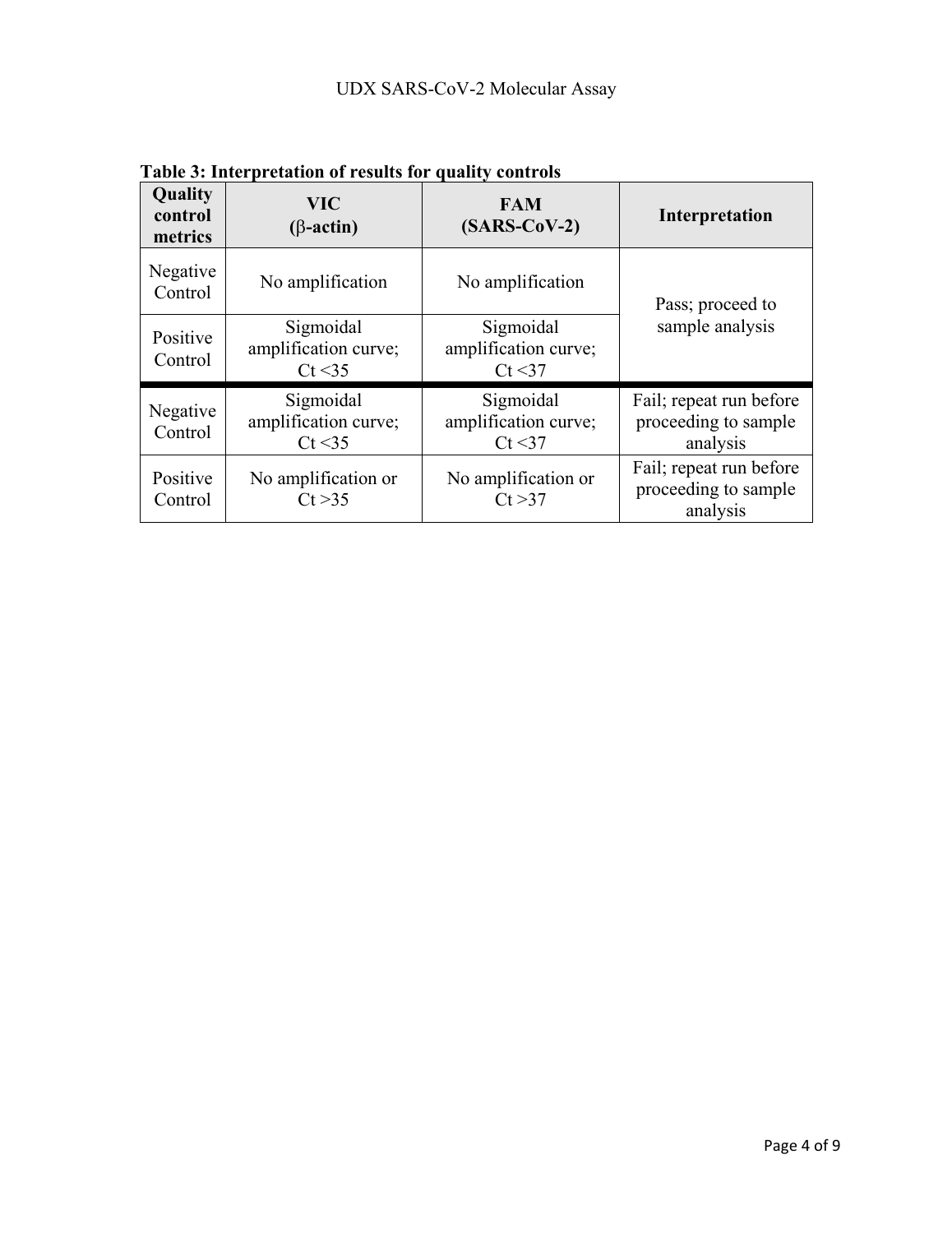| <b>VIC</b><br>$(\beta$ -actin) | <b>FAM</b><br>$(SARS-CoV-2)$                                               | Interpretation                                                                                                                                  |
|--------------------------------|----------------------------------------------------------------------------|-------------------------------------------------------------------------------------------------------------------------------------------------|
| Ct value is $\leq$ 35.         | Ct value is $\leq 37$ .                                                    | <b>Positive for SARS-</b><br>$CoV-2 RNA;$<br>amplification detected<br>in both channels and Ct<br>values are below the<br>thresholds.           |
| Ct value is $\leq$ 35.         | Ct value is $>37$ .                                                        | <b>Negative for SARS</b><br>$CoV-2 RNA;$<br>amplification detected<br>in both channels but Ct<br>is above the threshold<br>for the FAM channel. |
| Ct value is $>35$ .            | Result is<br>inconsequential given<br>that the internal control<br>failed. | <u>Invalid - repeat test; l</u><br>amplification detected<br>in the VIC channel but<br>Ct is above the<br>threshold.                            |
| Ct value is $>35$ .            | Ct value is $>37$ .                                                        | <b>Invalid - repeat test</b> ;<br>Ct values for the VIC<br>and FAM channels are<br>above the thresholds.                                        |

# **Table 4: Interpretation of Test Results**

Repeat the test with by re-extracting RNA from the original specimen. If this test also fails, then collect a new specimen from the patient and repeat the test.

# **LIMITATIONS**

The use of this assay as an *in vitro* diagnostic under the FDA Emergency Use Authorization (EUA) is limited to laboratories that are certified under the Clinical Laboratory Improvement Amendments of 1988 (CLIA), 42 U.S.C. § 263a, to perform high complexity tests. Use of this assay is limited to personnel who are trained in the procedure. Failure to follow these instructions may result in erroneous results.

The performance of UDX SARS-CoV-2 Molecular Assay was established using nasopharyngeal swabs. Nasal swabs, mid-turbinate nasal swabs and oropharyngeal swabs are also considered acceptable specimen types for use with the UDX SARS-CoV-2 Molecular Assay but performance has not been established. Testing of nasal and mid-turbinate nasal swabs (self- collected at a healthcare site or collected by a healthcare provider) is limited to patients with symptoms of COVID-19. Please refer to FDA's FAQs on Diagnostic Testing for SARS-CoV-2 for additional information. Samples must be collected, transported, and stored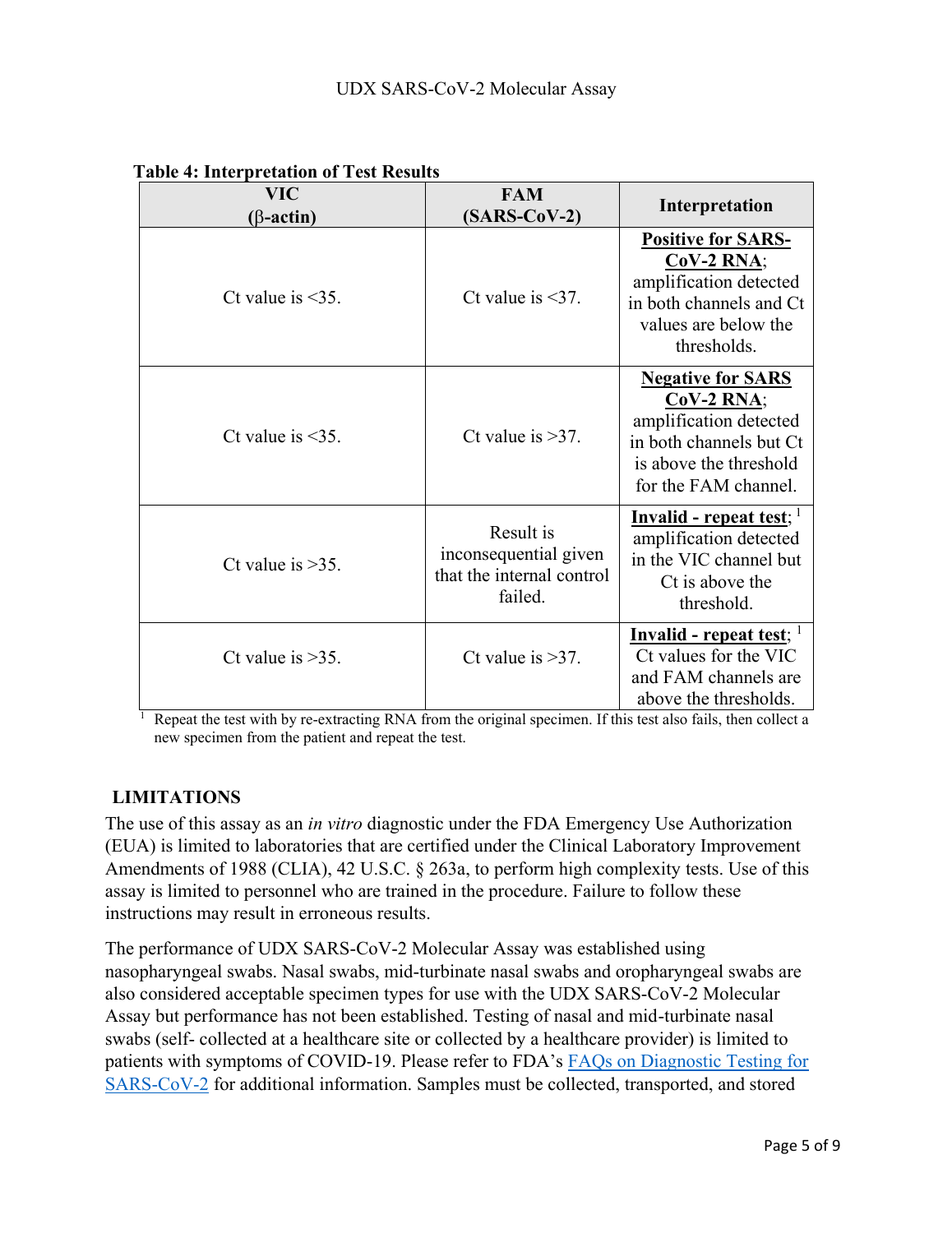using appropriate procedures and conditions. Improper collection, transport, or storage of specimens may hinder the ability of the assay to detect the target sequences. Extraction and amplification of nucleic acid from clinical samples must be performed according the specified methods listed in this procedure. Other extraction approaches and processing systems have not been evaluated.

False-negative results may arise from:

- Improper sample collection
- Degradation of the viral RNA during shipping/storage
- · Using unauthorized extraction or assay reagents
- The presence of RT-PCR inhibitors
- Mutation in the SARS-CoV-2 virus
	- o Failure to follow instructions for use

False-positive results may arise from:

- Cross contamination during specimen handling or preparation
- Cross contamination between patient samples
- Specimen mix-up
- RNA contamination during product handling

The effect of vaccines, antiviral therapeutics, antibiotics, chemotherapeutic or immunosuppressant drugs have not yet been evaluated.

Please note, Negative results do not preclude infection of SARS-CoV-2 virus and should not be the sole basis of a patient management decision. A positive result indicates detection of nucleic acid from the relevant virus. Nucleic acid may persist even after the virus is no longer viable. Laboratories are required to report all positive results to the appropriate public health authorities

## **PERFORMANCE EVALUATION**

## *1) Analytical Sensitivity:*

The Limit of Detection (LOD) was determined for the UDX SARS-CoV-2 Molecular Assay. The Limit of Detection is the lowest detectable concentration of SARS-CoV-2 at which greater or equal to 95% of all replicates test positive. Nasopharyngeal swabs were collected from individuals negative for SARS-CoV-2 and placed into Universal Viral Transport Media and ThinPrep (SDI swab). Synthetic SARS-CoV-2 viral RNA was diluted into the sample matrix in dilutions/concentration of 10,000; 5,000; 2500; 1000; 500; 250; 100 and 50 copies/mL. Each concentration was tested with three replicates. The samples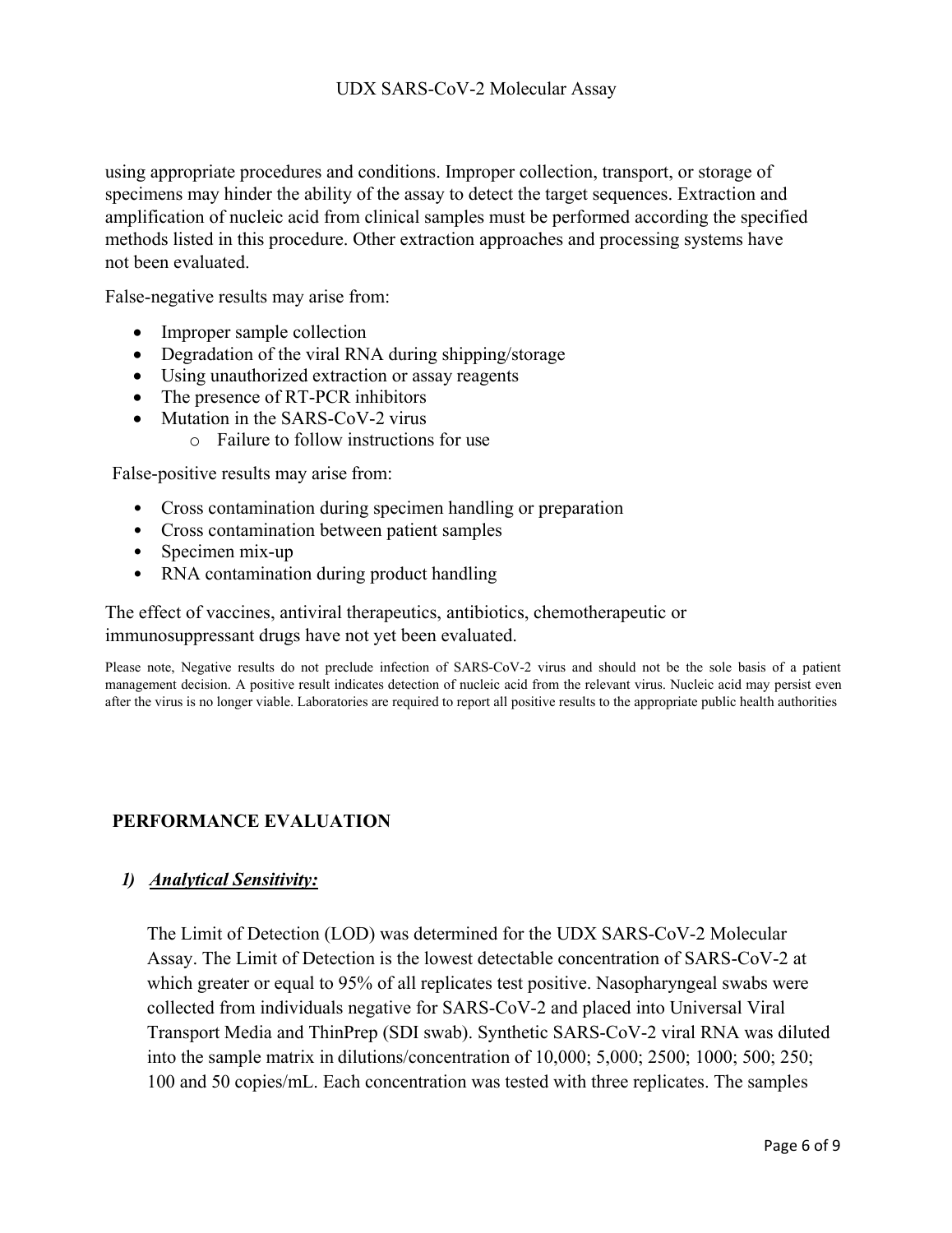were extracted on the procedure KingFisher Flex Purification System and then RT-PCR was performed on the QuantStudio 12K platform.

To confirm the Limit of Detection, 20 replicates at the lowest level detected were tested: 100 copies/mL. Nasopharyngeal swabs were collected from individuals negative for SARS-CoV-2 and placed into Universal Viral Transport Media. Synthetic SARS-CoV-2 viral RNA target sequence was diluted into the sample matrix was diluted at the lowest level detected above. The samples were extracted on the KingFisher Flex Purification System and then RT-PCR was performed on the QuantStudio.

| <b>Target</b>            | SARS-CoV-2 target in NP<br>(UTM) | SARS-CoV-2 target in<br>NP (ThinPrep) |  |
|--------------------------|----------------------------------|---------------------------------------|--|
| <b>RNA</b> Concentration | 100 copies/mL                    | 100 copies/mL                         |  |
| Positives/Total          | 20/20                            | 20/20                                 |  |
| Mean Ct                  | 33.42                            | 36.67                                 |  |
| SD (Ct)                  | 0.65                             | 0.85                                  |  |
|                          | $1.94\%$                         | 2.32%                                 |  |

**Table 5: LoD Study Confirmation Summary**

The LoD was confirmed to be 100 copies/mL based on a positivity rate of  $\geq$ 95% for 20 replicates.

# *2) Analytical Inclusivity:*

*In silico* analysis was conducted for SARS-CoV-2 strains. Inclusivity is defined as 100% homology between 'primer set' and any sequence present in the targeted microorganism. The gene amplicons for each target were tested on the Basic Local Alignment Search Tool (BLAST) located on the National Center for Biotechnology Information (NCBI) a division of the National Institutes of Health (NIH) (https://blast.ncbi.nlm.nih.gov/Blast.cgi ) against 284 publicly available SARS-CoV-2 sequences on March 10, 2020. The Primer NPC1- YF22 and probe NPC1-P2 exhibited 100% homology with all the available sequences.

## *3) Cross-Reactivity:*

*In silico* analysis of the UDX SARS-CoV-2 Molecular Assay primers and probes against the sequences of 47 different pathogens demonstrated no evidence of the potential for crossreaction or interference. Although individual primers exhibited ≥80% homology with sequences from some pathogens, including Adenovirus, *Bacillus* spp., *Bacteroidetes*, and Influenza A, the potential for exponential amplification/detection that could result in crossreaction and/or interference was determined to be low.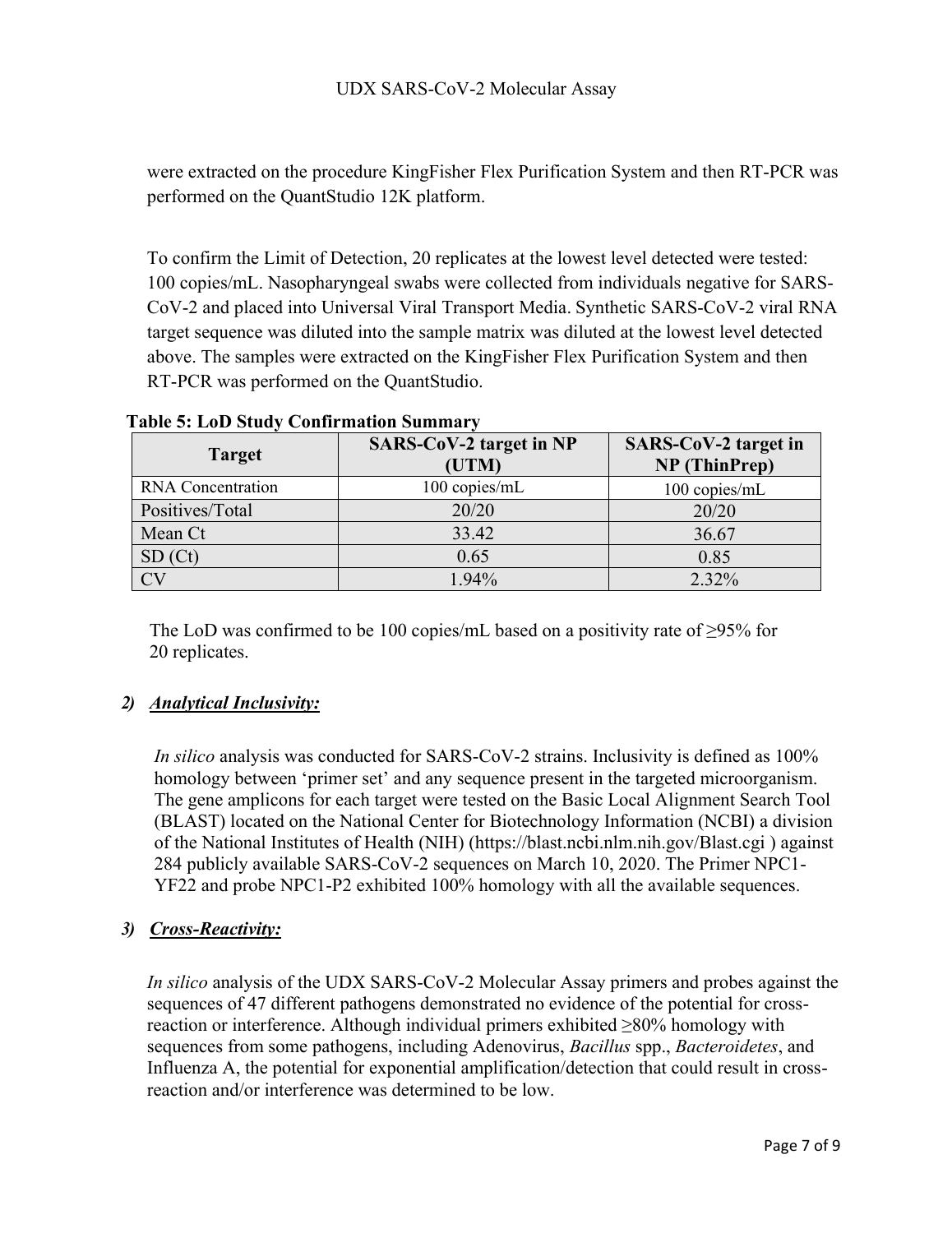The analytical specificity of the UDX SARS-CoV-2 Molecular Assay was evaluated by wet testing of other organisms and viruses that may be present in respiratory specimens. Zeptometrix validation controls containing most common respiratory viruses and bacteria as recommended by the FDA (in concentration ranging from 10,000 to 100,000 copies/mL) were extracted individually as patient specimens and then and tested for SARS-CoV-2 for specificity and cross-reactivity.

| Sequence        | Microorganisms/Pathogen          | <b>Strain/species</b> | <b>Results</b> | C <sub>t</sub>   | <b>Expected</b> |
|-----------------|----------------------------------|-----------------------|----------------|------------------|-----------------|
| MH <sub>1</sub> | Influenza A H1N1                 | A/New Caledonia/20/99 | Not Detected   | 32.26            | Not Detected    |
| MH <sub>2</sub> | Influenza A H3                   | A/Brisbane/10/07      | Not Detected   | 0.00             | Not Detected    |
| MH <sub>3</sub> | Influenza A 2009 H1N1pdm         | A/NY/02/09**          | Not Detected   | 0.00             | Not Detected    |
| MH <sub>4</sub> | Influenza B                      | B/Florida/02/06       | Not Detected   | 0.00             | Not Detected    |
| MH <sub>5</sub> | Metapneumovirus 8***             | Peru6-2003            | Not Detected   | 0.00             | Not Detected    |
| MH <sub>6</sub> | Respiratory Syncytial virus<br>A | N/A                   | Not Detected   | 0.00             | Not Detected    |
| MH7             | Rhinovirus 1A                    | N/A                   | Not Detected   | 0.00             | Not Detected    |
| MH <sub>8</sub> | Parainfluenza virus Type 1       | N/A                   | Not Detected   | 0.00             | Not Detected    |
| MH <sub>9</sub> | Parainfluenza virus Type 2       | N/A                   | Not Detected   | 0.00             | Not Detected    |
| <b>MH10</b>     | Parainfluenza virus Type 3       | N/A                   | Not Detected   | 34.12            | Not Detected    |
| <b>MH11</b>     | Parainfluenza virus Type 4       | N/A                   | Not Detected   | 0.00             | Not Detected    |
| <b>MH12</b>     | Adenovirus Type 3                | N/A                   | Not Detected   | 0.00             | Not Detected    |
| <b>MH13</b>     | Coronavirus NL63                 | N/A                   | Not Detected   | 0.00             | Not Detected    |
| <b>MH14</b>     | Coronavirus 229E                 | N/A                   | Not Detected   | 0.00             | Not Detected    |
| <b>MH15</b>     | Coronavirus OC43                 | N/A                   | Not Detected   | 0.00             | Not Detected    |
| MH16            | Coronavirus HKU-1                | N/A                   | Not Detected   | 0.00             | Not Detected    |
| <b>MH17</b>     | M. pneumoniae                    | M129                  | Not Detected   | 0.00             | Not Detected    |
| <b>MH18</b>     | C. pneumoniae                    | <b>CWL-029</b>        | Not Detected   | 0.00             | Not Detected    |
| <b>MH19</b>     | B. pertussis                     | A639                  | Not Detected   | 0.00             | Not Detected    |
| <b>MH20</b>     | Adenovirus Type 31               | N/A                   | Not Detected   | 0.00             | Not Detected    |
| <b>MH21</b>     | Adenovirus Type 1                | N/A                   | Not Detected   | 0.00             | Not Detected    |
| <b>MH22</b>     | B. parapertussis                 | A747                  | Not Detected   | 38.10            | Not Detected    |
| <b>MH23</b>     | Negative                         | NA                    | Not Detected   | $\boldsymbol{0}$ | Not Detected    |

#### **Table 6: Cross-Reactivity Wet-Testing**

# *4) Clinical Evaluation*

The performance of the UDX SARS-CoV-2 Molecular Assay was evaluated with blind contrived samples. All samples were prepared with nasopharyngeal (NP) swabs from individuals negative for SARS-CoV-2 collected in Universal Viral Transport Media and ThinPrep. Positive samples were contrived by adding Synthetic SARS-CoV-2 viral RNA